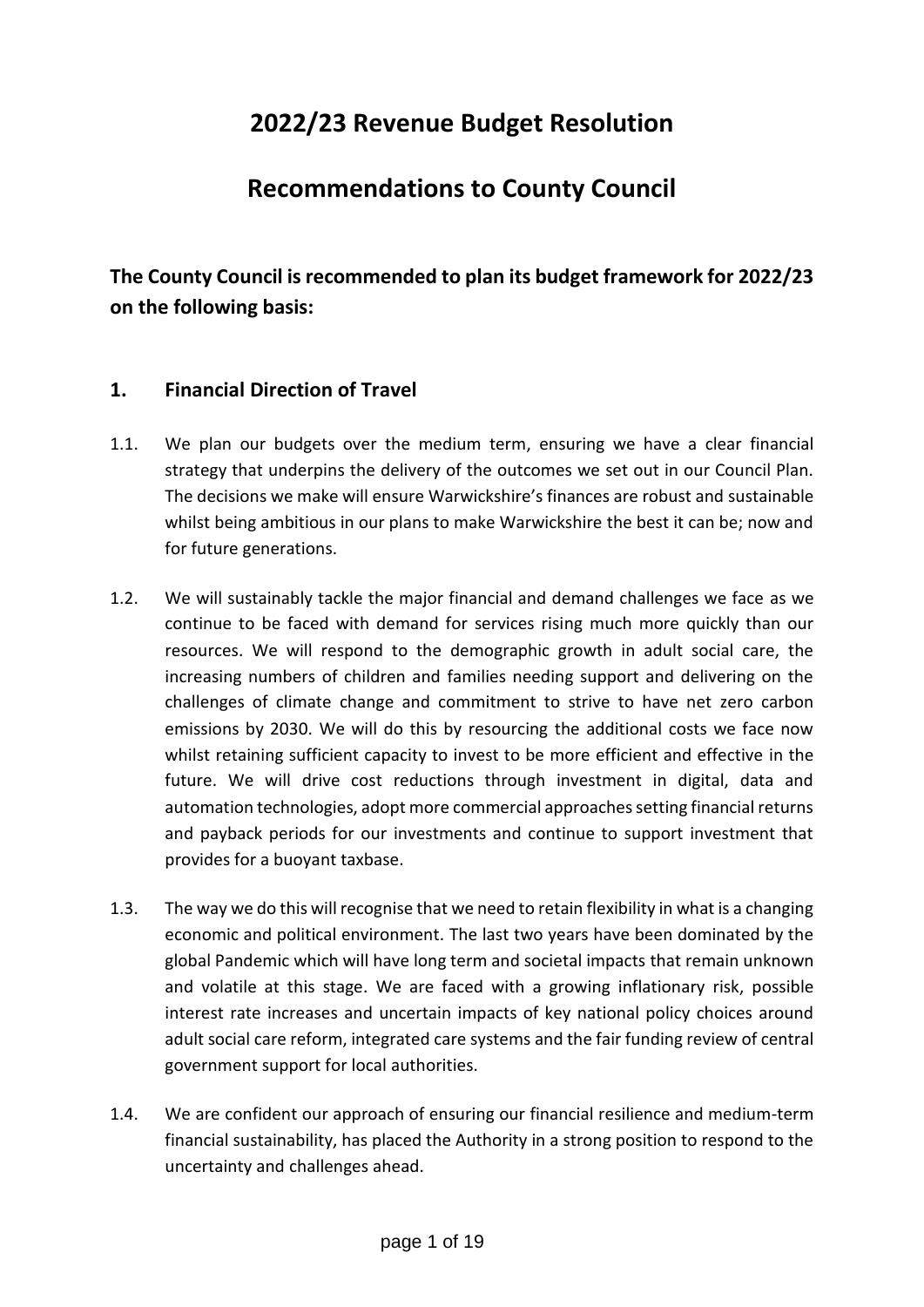- 1.5. We will remain robust, ambitious and sustainable in setting both next year's budget and our medium term financial strategy (MTFS), with a focus on outcomes and social value. Given that current economic uncertainties remain we will continue to look for efficiencies to drive better value for money for our taxpayers. We will invest our resources to ensure:
	- Warwickshire is a county where all people can live their best lives; where communities and individuals are supported to live safely, healthily, happily and independently;
	- Warwickshire has a thriving economy and places that have the right jobs, training, skills and infrastructure; and
	- Warwickshire is a county with a sustainable future so our generation ensures future generations can live well and reap the benefits of a sustainable and thriving Warwickshire.
- 1.6. We have had to make difficult decisions and choices in developing these proposals. We have not taken decisions to address the short-term challenges we face that undermine our financial sustainability over the medium term or leave financial 'gaps' to be closed in future years. We have recognised that our plans, whilst remaining robust and ambitious also need to be flexible to handle most plausible scenarios, whilst recognising it is impossible to guarantee this.
- 1.7. To ensure the finances of the Council are robust and sustainable we will:
	- Directly invest £10.1 million in our children's social care services, providing resources to meet costs arising from: the higher numbers of Looked After Children; the limited options to tackle the foster care / placement mix; and to provide increased capacity in the service to meet the increase in demand and identified service improvement needs;
	- Invest £14.4 million to protect our elderly citizens and vulnerable adults to fund additional demand and manage the cost of placements whilst continuing to make progress on our vision of greater integration between health and social care;
	- Invest £1.9 million to continue to support children and young people with disabilities placements and to ensure they can access appropriate support within their communities;
	- Invest £2.8 million to increase capacity in the Special Educational Needs and Disabilities (SEND) assessment and review service and to invest in the next phase of our SEND and Inclusion Change Programme;
	- Invest £2.8 million in home to school transport to ensure we continue to provide services in line with our policy whilst being able to respond to the increasing demands on the service;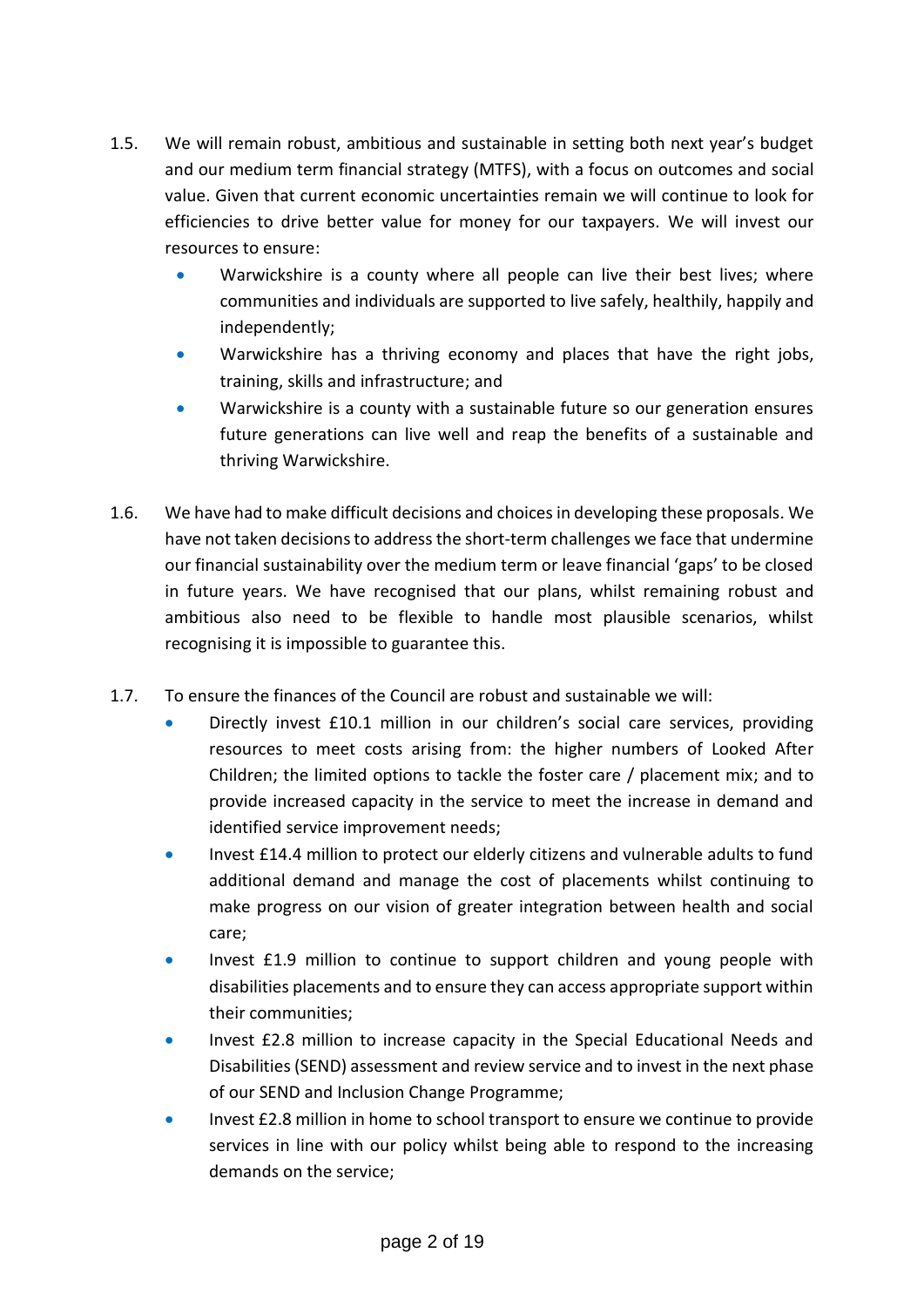- Invest £1.8 million, as part of a £5.0 million programme over the next three years, in digital technology and automation to drive future cost reductions as a result of the investment made;
- Invest £1.5 million over two years in the Fire and Rescue Service to review current strategies and processes for prevention activity and identification of high-risk premises as well as the promotion of equality, diversity and inclusion in the workplace;
- Provide £1.3 million to reflect the increased insurance risk the Authority is carrying, reflecting the level of self-insurance and claims;
- Invest £0.8 million to meet the current levels of business support needed in response to the demand pressures in children and families, education and adult social care;
- Invest £1.3 million in the Waste Management service to meet the increased demand as a result of housing growth and the increased domestic waste generated due to the shift to hybrid/homeworking following the Pandemic; and
- Invest £0.7 million to provide targeted support for young people to improve mental health and well-being and provide activities that are a distraction from crime/county lines.
- 1.8. We will provide £1.1 million to meet the operating cost to the Council of the Warwickshire Property and Development Group in its second year and to ensure effective governance capacity is in place to manage the financial and commercial risks. By the end of the MTFS we expect the company to be delivering a surplus of £3.4 million a year.
- 1.9. We intend to continue the approach adopted over recent years to invest our shortterm resources to support the priorities of the Council Plan and to invest in Warwickshire's future.
- 1.10. We are determined to make the best use of the funding we have available ensuring investments are supported by robust business cases and realise benefits and help address long-term issues such as climate change. With evidence-based decisionmaking we are looking to make step changes towards the delivery of our service objectives whilst ensuring any allocations do not cause difficulties with sustainability over the medium term. We will continue with the rigorous prioritisation and evaluation processes before funding allocations are confirmed.
- 1.11. Our Investment Funds contain over £10 million revenue funding which will be topped up during the five-year period as our finances allow. These allocations are deliberately flexible and may be varied as bids emerge and are prioritised, although we expect a minimum of £2 million to be allocated against each of the Best Lives, Sustainable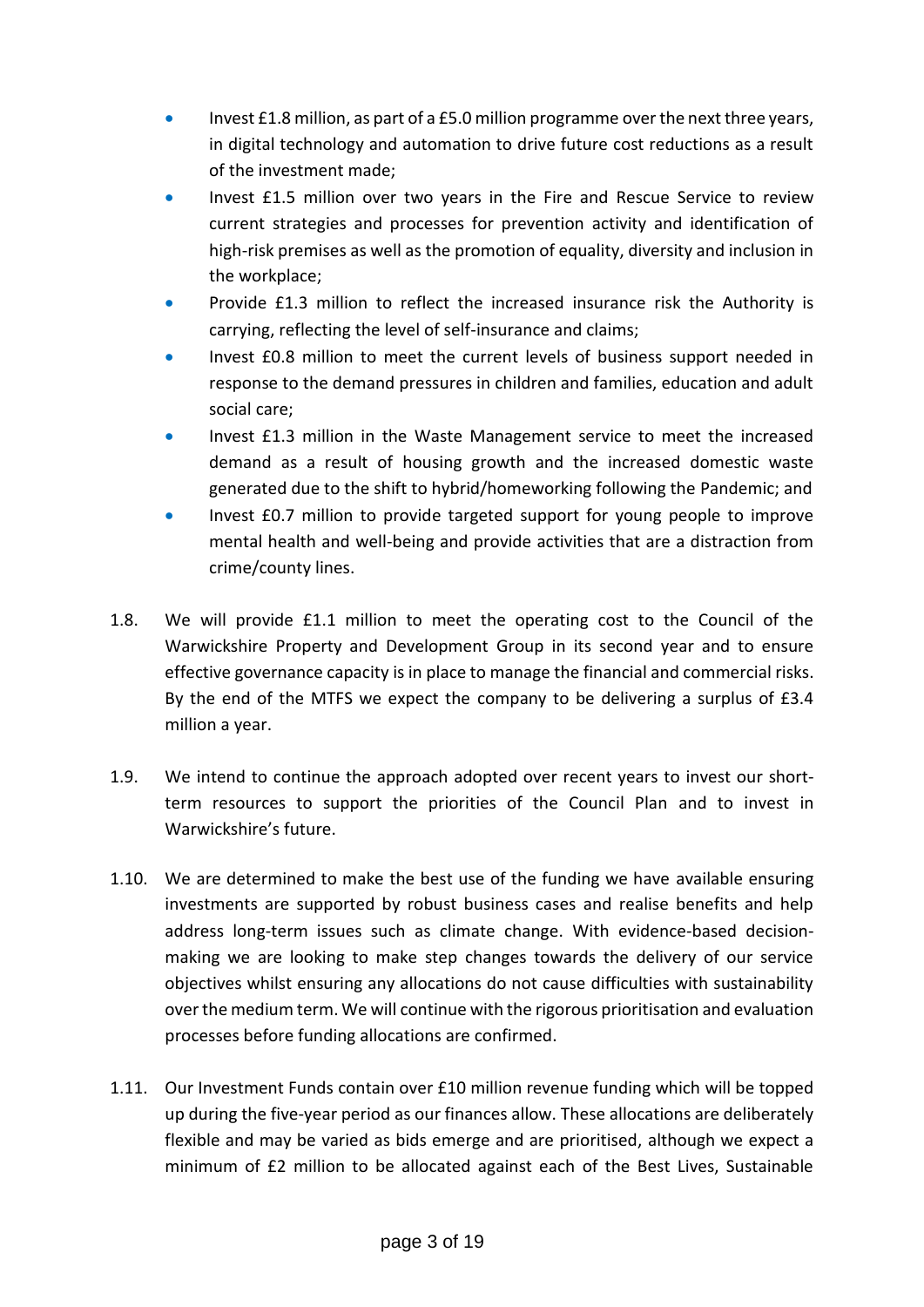Futures and Thriving Economy and Places blocks. We expect those allocations brought forward for approval to deliver measurable benefits and clarity about the material contribution to the delivery of the areas of focus in the Council Plan.

- 1.12. The key projects that we expect to see come forward for approval from the Revenue Investment Fund are:
	- Best Lives
		- o An options appraisal on the potential for the County Council to work with local universities and other partners to improve education attainment and social mobility, particularly focussing on areas of the county where educational attainment is lower;
		- o Piloting opportunities to improve employment opportunities for and the employability of young people focussed on high-skilled and higherpaid jobs;
		- $\circ$  The use of digital technology and automation to support the well-being and independence of those in receipt of adult social care;
		- $\circ$  Deliver our Child Friendly Warwickshire programme Happy, healthy, safe, heard and skilled children;
		- o Enable and support young people to have a high-quality education to achieve their potential and transform our Special Educational Needs and Disabilities provision; and
		- $\circ$  Support people to live healthy, happy and independent lives and work with partners to reduce health inequalities.
	- Sustainable Futures
		- o Promote inclusive, sustainable economic growth, successful business, good quality jobs and future skills; and
		- o Tackle climate change, promote biodiversity and deliver on our commitment to Net Zero.
	- Thriving Economy and Places
		- $\circ$  Options for increasing the income generated by our country parks whilst at the same time maximising their social value and positive impact on the well-being of residents and communities and visitors to Warwickshire;
		- o Create vibrant places with safe and inclusive communities; and
		- o Deliver major infrastructure, digital connectivity and improved transport options.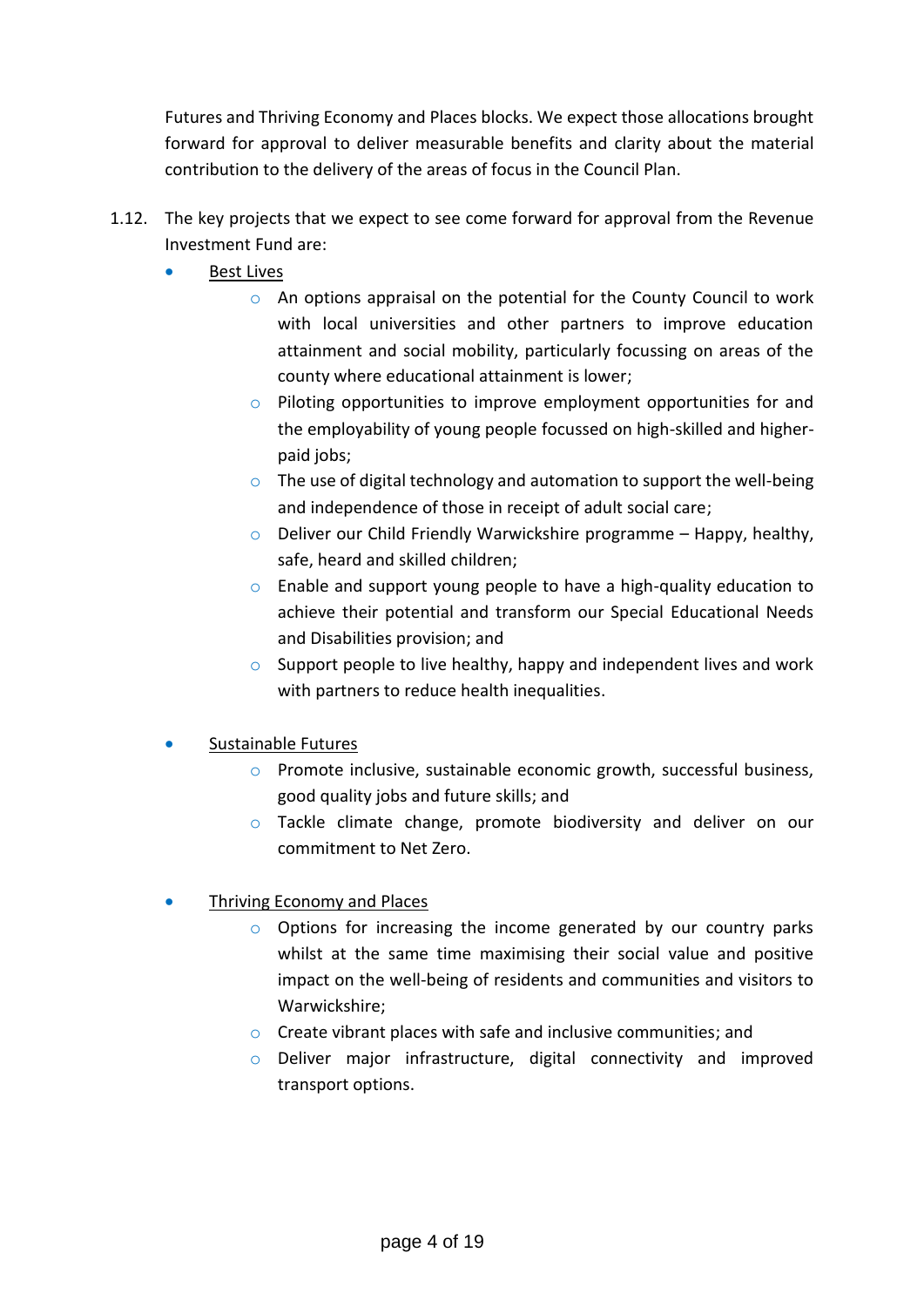- 1.13. In addition we have created:
	- A revolving fund to support the delivery of future budget reductions which, after an initial investment of £5 million, should be self-sustaining. We expect allocations from the fund to create a pipeline of future budget reductions; and
	- An annual allocation of £0.5m to a Systems Replacement Fund to provide capacity to update and replace the Council's core IT systems on a phased basis.
- 1.14. Through the use of the two funds we expect the Chief Executive to continue to drive forward our internal organisational change programme, investing in ways to be more efficient and effective in maximising outcomes from local and national taxpayers' money, by driving savings/headcount reduction through digital, data and automation, setting financial return and pay-back periods for invest-to-save proposals and rationalising the County's estate, to meet the changing needs of our communities and the cost-effective delivery of services.
- 1.15. We will deliver £10.2 million of budget reductions in 2022/23, increasing to £65.7 million by 2027, through better procurement, improvements in efficiency, increased income and delivering reductions in demand. We all use the services the County Council provides. We also represent and will deliver value for money for the tax payers of Warwickshire.
- 1.16. We acknowledge the need for an increase in local tax. In the absence of other funding options we will use the opportunity provided by the government to levy additional council tax, to provide additional ring-fenced resources to fund rising costs and demand for adult social care. We will take 2% of this additional levy in 2022/23 and propose to take a further 1% in each of the next two years. In addition, we require an increase of 1.75% on the council tax for all other services. In total, this means a 3.75% council tax increase for 2022/23, equivalent to an increase of £1.10p per week for a Band D dwelling.

### **2. Adult Social Care**

2.1. Adult social care is our highest spending service. In December 2020 the Government announced that local authorities would be able to levy an additional 3% on top of their normal council tax, spread across 2021/22 and 2022/23, with this additional funding to be ring-fenced for use in adult social care. We took advantage of 1% of this flexibility last year and planned to take the remaining 2% in 2022/23. In November 2021 the Government extended this flexibility allowing local authorities to levy a further 1% on top of their normal council tax increase, for the three years 2022/23 to 2024/25, with the additional funding again ring-fenced for use in adult social care.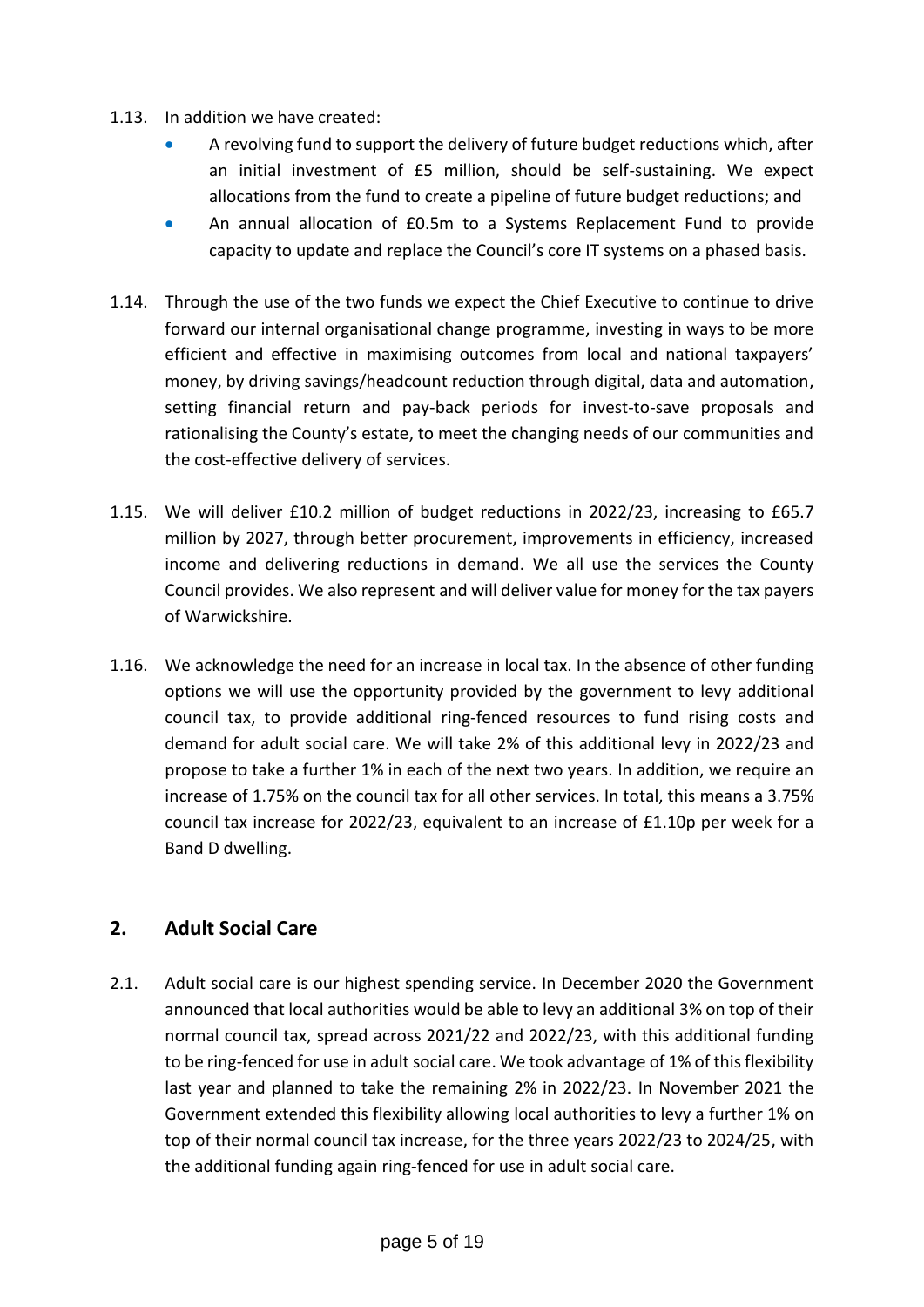- 2.2. We intend to take the 2% levy for adult social care in 2022/23, as planned last year and also intend to take the additional 1% levy available in 2023/24 and 2024/25. We know that, both locally and nationally, adult social care is a top priority for citizens, but we also recognise that taking all of the levy given the financial challenges for households across Warwickshire as a result of the rising cost of living, would be an additional financial burden. The 2% additional levy is the minimum increase that will allow us to maintain services over the medium term and is 1% below the maximum increase we could levy.
- 2.3. We will increase the resources available to deliver adult social care by at least the amount raised from the levy. The allocations we are making in 2022/23 and the indicative allocations for the next two years deliver on this commitment. We expect the Service to manage within the funding allocated in this resolution, including the additional funding provided by the Government through the Better Care Fund to meet demographic, statutory and inflationary pressures. We expect the Service to continue to work with partners to manage the extent of any emerging demand-led spending pressure, thereby reducing the level of savings needed.
- 2.4. We believe this approach provides the flexibility needed by the Service to manage its resources in the most effective way. Our focus is the transformation of adult social care pathways, the enhancement of information and advice to enable people to shape their own solutions, the use of digital technology and automation to support the well-being and independence of those in receipt of adult social care and working with communities to build capacity to manage demand. This decision will protect Warwickshire adult services at a time of long-life expectancies.

# **3. Dedicated Schools Grant**

- 3.1. We continue to expect the cost of funding schools and relevant pupil-related services to be contained within the level of the Dedicated Schools Grant (DSG). Our policy remains that we do not intend to subsidise the DSG from our own resources. We will continue to allocate resources to schools and other educational settings in accordance with the National Funding Formula for schools and early years.
- 3.2. We recognise that meeting our policy aspirations in relation to high needs services and support can only be achieved over the medium term; given the nationally growing demand for services and the lack of capacity in the system. We have an ambitious and substantial transformation programme to tackle the significant pressures on the DSG budget. These substantial pressures reflect the national position.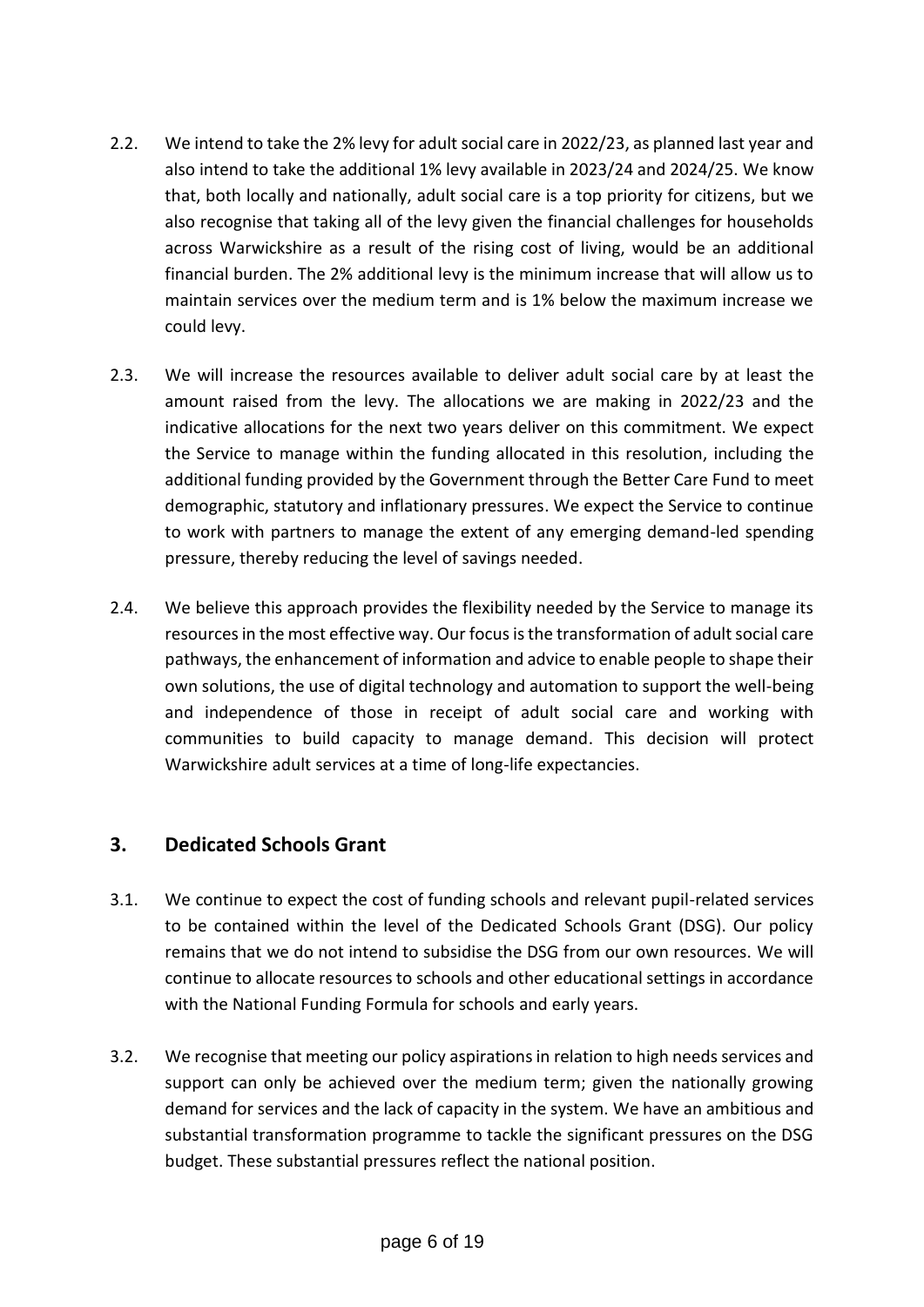- 3.3. The Schools Forum has agreed to transfer 0.5% (£1.989m) of DSG funding for schools to support high needs services in 2022/23 and we thank the Forum for its support as we work together to identify solutions to help bring the high needs budget back into balance. We will continue to invest in building capacity locally and our wider transformation programme.
- 3.4. However, with the Government requiring all schools and early years services to be provided within the level of DSG allocated we recognise more still needs to be done to ensure the budget for these services is robust and sustainable. We require that a further report is brought to Cabinet, for approval, by September 2022 that sets out the next stage of our plans for how the DSG can be brought back into balance following consultation with partners across the sector, alongside an update on the benefits being delivered from the current improvement plan.
- 3.5. The magnitude of the numbers means that the impact of the SEND forecast deficit on the overall financial sustainability of the Council's finances has to be integral to our budget proposals. Whilst our improvement plan is implemented and further plans developed, or the until Government brings forward proposals for funding DSG deficits at a national level and acknowledging we will be unable to bring the DSG back into balance before the statutory override ceases at the end of 2022/23 we will ensure the Authority's overall financial resilience is maintained. We will set aside sufficient funding in reserves to create an equal and opposite position to offset the projected deficit until a sustainable solution is in place.

### **4. Revenue Allocations**

- 4.1. To reflect the significant pressures on communities and the increasing demand for services we are responsible for, whilst ensuring we continue to develop so we can deliver the public services expected for the future, we are making allocations totalling £67.197 million.
- 4.2. We will provide £21.258 million for the estimated cost of pay and price inflation in 2022/23, allocated between Services as shown in **Appendix A**. In making this allocation it is acknowledged that the allocation to Services for inflation is an approximate cost, recognising that some costs will increase above the standard rate and some below. Once the overall allocation has been agreed, a Service will have the opportunity to allocate the funding provided to reflect where inflation will impact at a local level.
- 4.3. In addition to meeting the estimated cost of inflation we will also provide £45.939 million to meet additional spending need, of which £21.080 million is time-limited.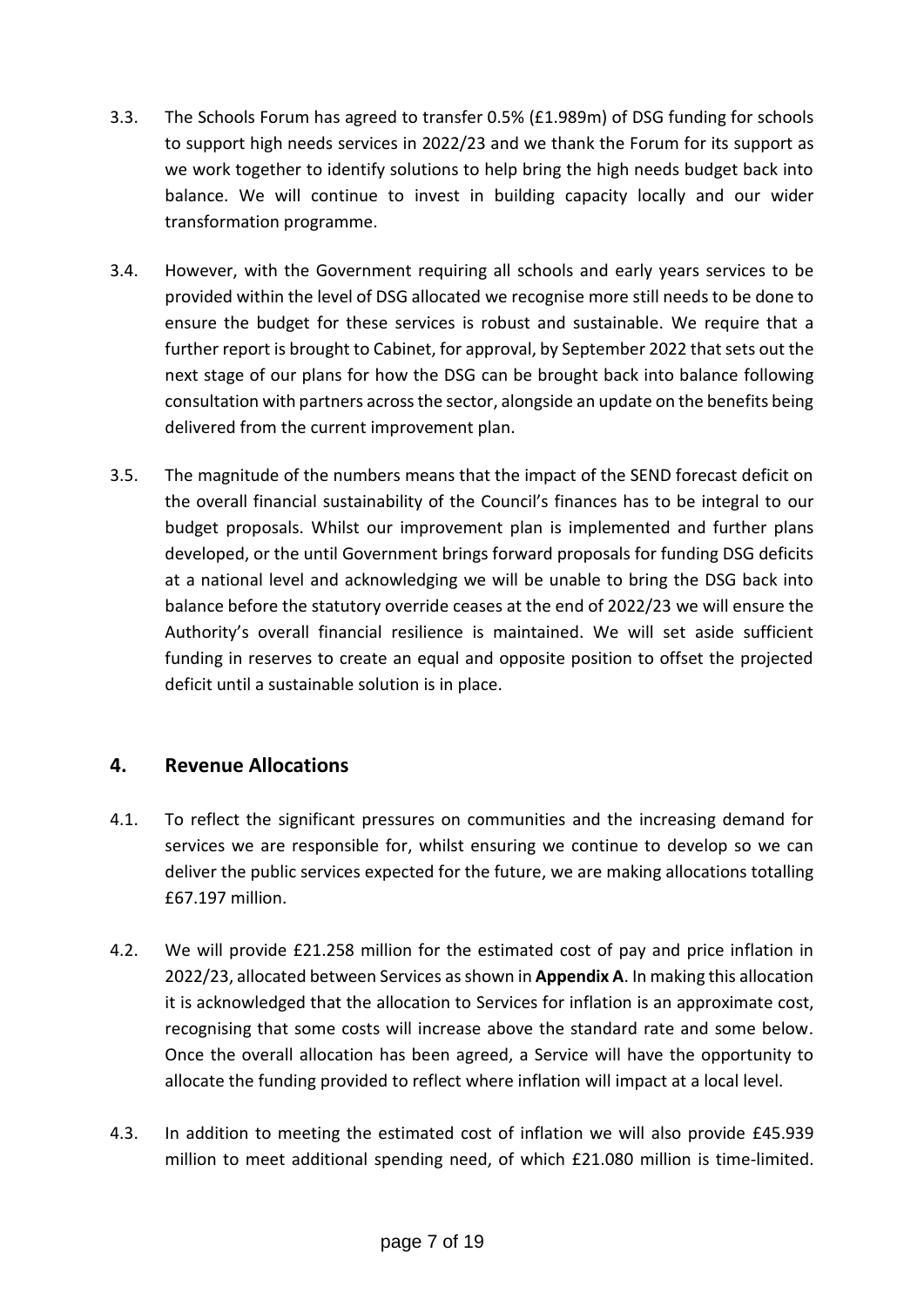Details of the allocations and how we expect the funding to be used are also detailed in **Appendix A** for permanent allocations and **Appendix B** for time-limited allocations.

- 4.4. Allocations for future years, as listed in Appendices A and B, are indicative at this stage. They are detailed as part of ensuring that our budget proposals are robust and sustainable over the medium term. We require the need for, and level of, all these allocations to be reviewed as part of the 2023/24 Medium Term Financial Strategy refresh.
- 4.5. We expect Servicesto manage all other issues in 2022/23 from within existing financial resource levels and support the net planned use of £0.442 million of earmarked reserves to provide capacity to invest in service change and to allow space to effectively implement service redesign/reprioritisation.

# **5. Funding Sources**

- 5.1. Over recent years we have taken the decisions necessary so we can continue to provide services to the residents and communities of Warwickshire whilst continuing to innovate and invest in ensuring our services are fit for the future. We are financially resilient and hold reserves to manage financial risk and promote financial sustainability. However, we recognise the need to control the amount of scarce resources held in reserves and refine our approach to managing reserves to maintain a proportionate, sustainable, flexible and risk-based approach.
- 5.2. Our approach to the effective use of reserves is set out in **Appendix C**. It provides for transparency and accountability around reserves and ensures the framework is in place to align decision-making around the use of reserves with the Council Plan. We will continue to consider the advice and recommendations of our Strategic Director for Resources (Section 151 Officer) bi-annually as part of budget setting and after closing our accounts. We will look to utilise our reserves prudently whilst also recognising that this is taxpayers' money.
- 5.3. We will provide sufficient resources to ensure the level of General Reserves is at least consistent with that stated by the Strategic Director for Resources as the minimum level of general reserves given the financial risks facing the authority. We will retain our Revenue Investment Funds to deliver our investment proposals over the period of the Medium Term Financial Strategy and to develop the pipeline of further budget reductions.
- 5.4. Our plan for budget reductions will generate savings of £10.244 million in 2022/23 and a further £55.438 million over the period of the Medium Term Financial Strategy.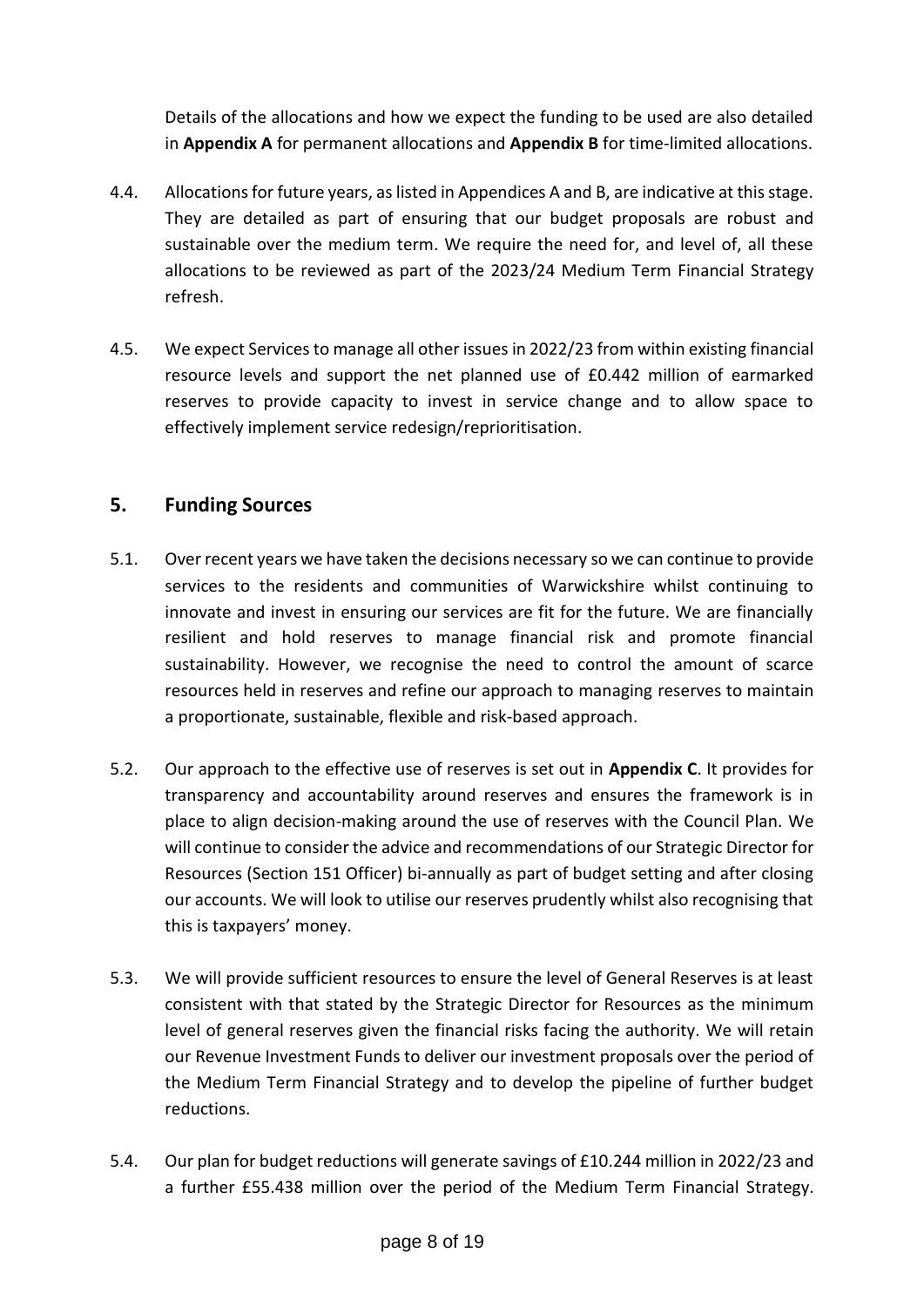Approval is given to the plans for the delivery of these savings detailed in **Appendix D**. If during 2022/23 any of the budget reductions do not materialise to the degree shown, the Assistant Director in conjunction with their Strategic Director and Portfolio Holder should identify alternative proposals to ensure the required levels of reduced spend are delivered and report this as part of quarterly monitoring.

- 5.5. We will use the £2.805 million surplus on previous years' council tax collection as part of the funding for the time-limited allocations in Appendix B.
- 5.6. We will use the £84.958 million of government grants to support the budget. Included within the roll-forward budgets are a number of other grants we receive from the Government for specific purposes. Any variations to the levels of funding received will be matched by an equivalent adjustment in the budget for the respective service.
- 5.7. We will use business rates funding of £73.635 million to support the overall budget of the County Council. We recognise that the level of income we will receive from business rates remains a material financial risk, despite the additional hardship funding provided by the Government. In the event of business rates funding being above or below this level the Strategic Director for Resources is authorised to make an adjustment to the Business Rates Volatility Reserve during 2022/23.
- 5.8. We will use £18.483 million of reserves in 2022/23 to fund time-limited costs and budget allocations and to accommodate the differences in timing between spending need and the delivery of savings and/or growth in the business and council tax taxbases.
- 5.9. **The council tax will increase by 3.75% in 2022/23**. With the other funding resources identified, this will fund the proposals contained within this resolution.

### **6. Medium Term Financial Strategy**

6.1. We will continue to operate with a rolling five-year MTFS where we can demonstrate that the finances of the authority are allocated in accordance with the priorities of the organisation and that the underpinning finances remain robust and our service delivery sustainable for the benefit of the residents and businesses of Warwickshire. We have a track record of delivering savings and this has served us well as we have steered the Authority through some undoubtedly challenging financial times. Looking forward we will be operating in an environment of increased uncertainty - over funding, demand and inflationary pressures as we strive to deliver on the core outcomes and areas of focus as set out in the Council Plan.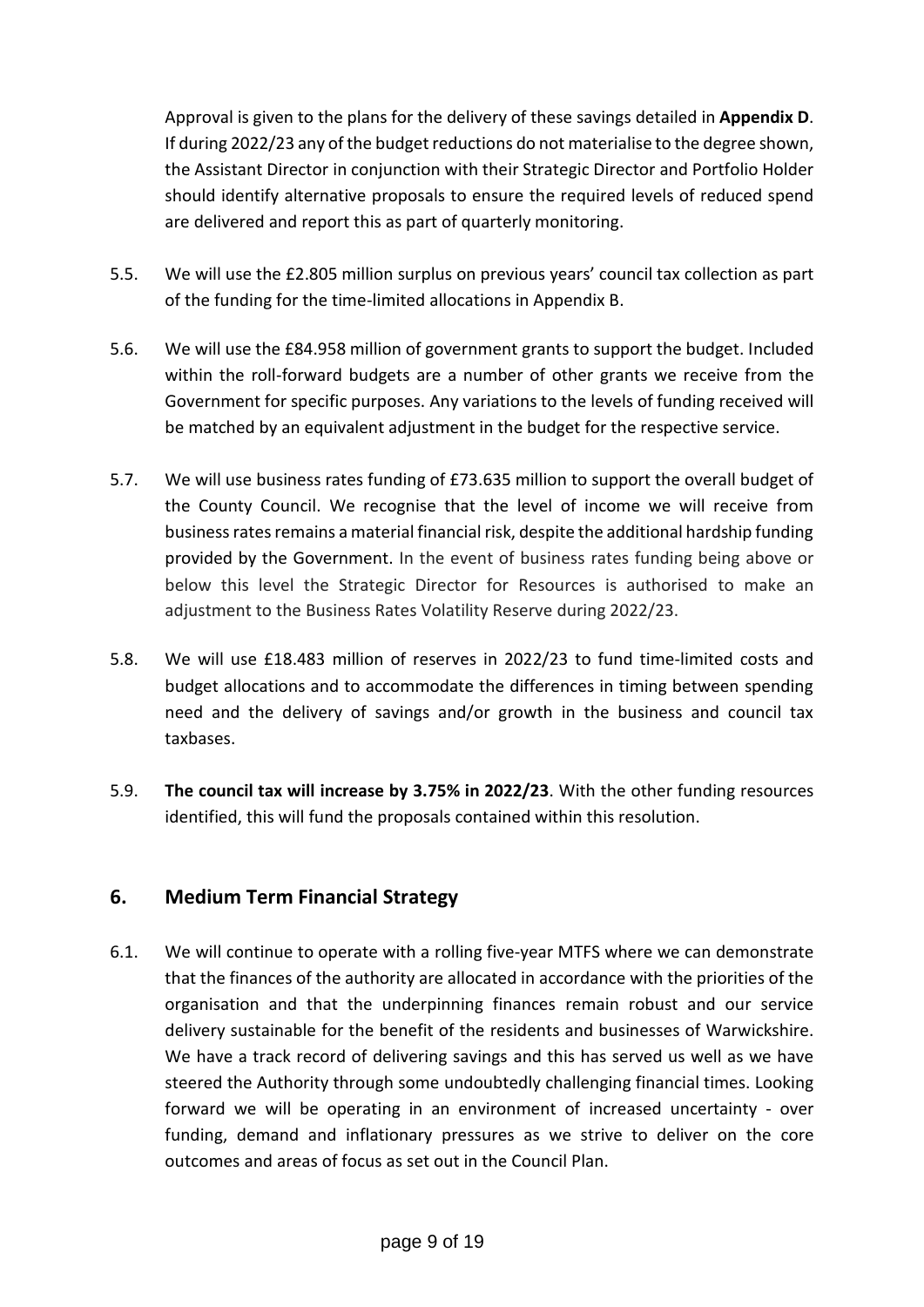- 6.2. We recognise that changes to the system of local government finance and the increasing moves towards self-sufficiency means our financial planning processes will need to change as our income will become increasingly variable and unpredictable. Alongside supporting residents, individuals and businesses as society and the economy recovers from the Pandemic, technological developments, changing national and international economic relationships and the long-term challenge of climate change also mean our plans need to be more flexible than ever and able to adapt to change at pace whilst retaining a focus on our longer-term goals and ambitions.
- 6.3. Our Council Plan sets out our ambitions and our operating model provides the framework to deliver them. We ask Corporate Board to develop commissioning strategies, action plans, key business measures and performance management requirements aligned and consistent with the available resources of the authority.
- 6.4. The indicative future spending allocations and planned reductions we have set out deliver a balanced MTFS over the period of the Council Plan through to 2027. After 2022/23 this requires a 1.99% annual increase in the council tax and taking the 1% flexibility allowed through the adult social care levy in 2023/24 and 2024/25. We accept that without this level of increase in council tax, or if future spending needs exceed the indicative levels, further budget reductions will need to be identified and delivered to ensure our finances remain sustainable.
- 6.5. We expect the focus of change to be on invest-to-save projects that will release the resources needed to invest in our ambitions and have created the Future Budget Reductions Revolving Fund to support this. We require services to focus on the preventative agenda to manage demand downwards, so we can further improve the Council's value for money. Investment decisions should be based on a more commercial approach with greater clarity about the measurable benefits to be delivered and how these make a material contribution to the delivery of the areas of focus in the Council Plan. This work should drive the options for further budget reductions over the period of the MTFS.
- 6.6. We expect the MTFS to reflect on and respond to the Council's key strategic risks of:
	- **Economic growth affecting business, key sectors and town centre viability;**
	- **•** Delivering or achieving on our area-based regeneration and place priorities;
	- Education and skills gaps and the ability to catch-up and gain pre-pandemic levels of attainment;
	- Continuing Covid-19 transmissions and infections;
	- **•** Post Pandemic social and health inequalities and the ability to catch up;
	- The protection of vulnerable children in our communities;
	- The protection of vulnerable adults in our communities;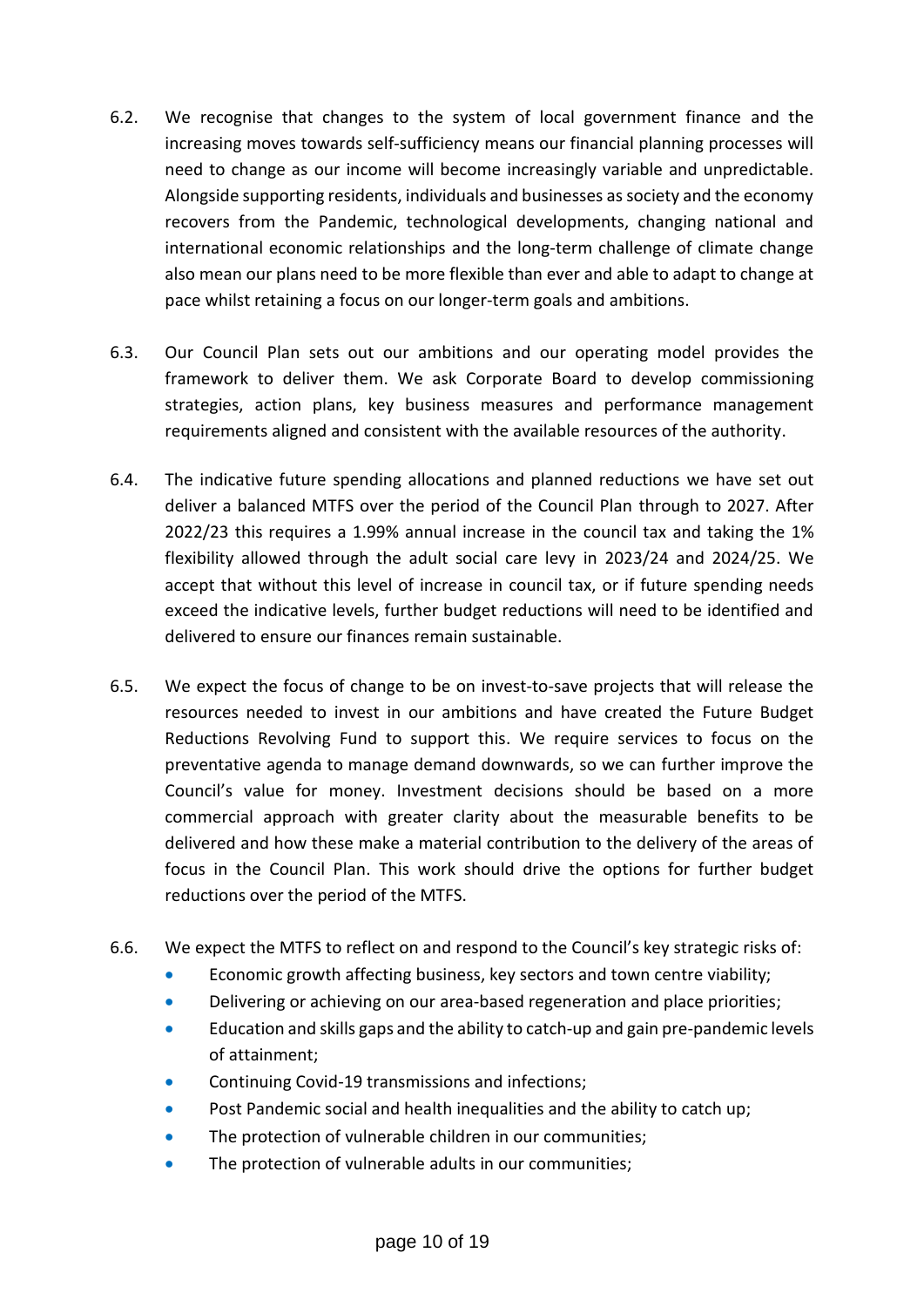- **Continued and increasing levels of disruption to care markets and impacts on the** supply of core provision;
- Achieving our climate change target of net zero by 2030 and County net zero by 2050;
- Sustaining and progressing change to modernise, innovate and take advantage of technology-driven solutions;
- Staff health and wellbeing due to post-pandemic new ways of working;
- The results (financial and social) from our commercial and investment activities;
- The resources needed to match the increasing demand for SEND provision and achieving our SEND and Inclusion ambitions;
- Continued uncertainty about key policy, economic and funding forecasts; impacting on financial planning assumptions and our ability to address the ongoing structural gap in available resources to deliver Council Plan priorities and respond effectively to unplanned events;
- Legal, regulatory, information security compliance requirements; and
- Sustained inflationary pressures and cost of living increases putting pressure on staff costs, recruitment and retention and impacting on service resilience.
- 6.7. We recognise our MTFS means significant challenges for the organisation, including the changing way in which people want to access services. Our proposals recognise that this will take time and investment and a broad engagement with all those affected, both inside and outside the organisation. Our MTFS requires the use of £40.860 million of reserves, including £18.483 million in 2022/23, to fund time-limited costs and budget allocations and to accommodate the differences in timing between spending need and the delivery of savings and/or growth in the business and council tax taxbases. The availability of this level of reserves is consistent with our Reserves Strategy, attached at Appendix C.
- 6.8. Whilst we have an excellent track record of delivering savings, we acknowledge that this needs to continue if our 2022/23 budget is to remain balanced and be sustainable over time. We ask Corporate Board to review the arrangements for the oversight of the delivery of the savings plan to ensure there is clarity about delivery and, where there are areas of concern, any necessary corrective action is put in place at the earliest opportunity.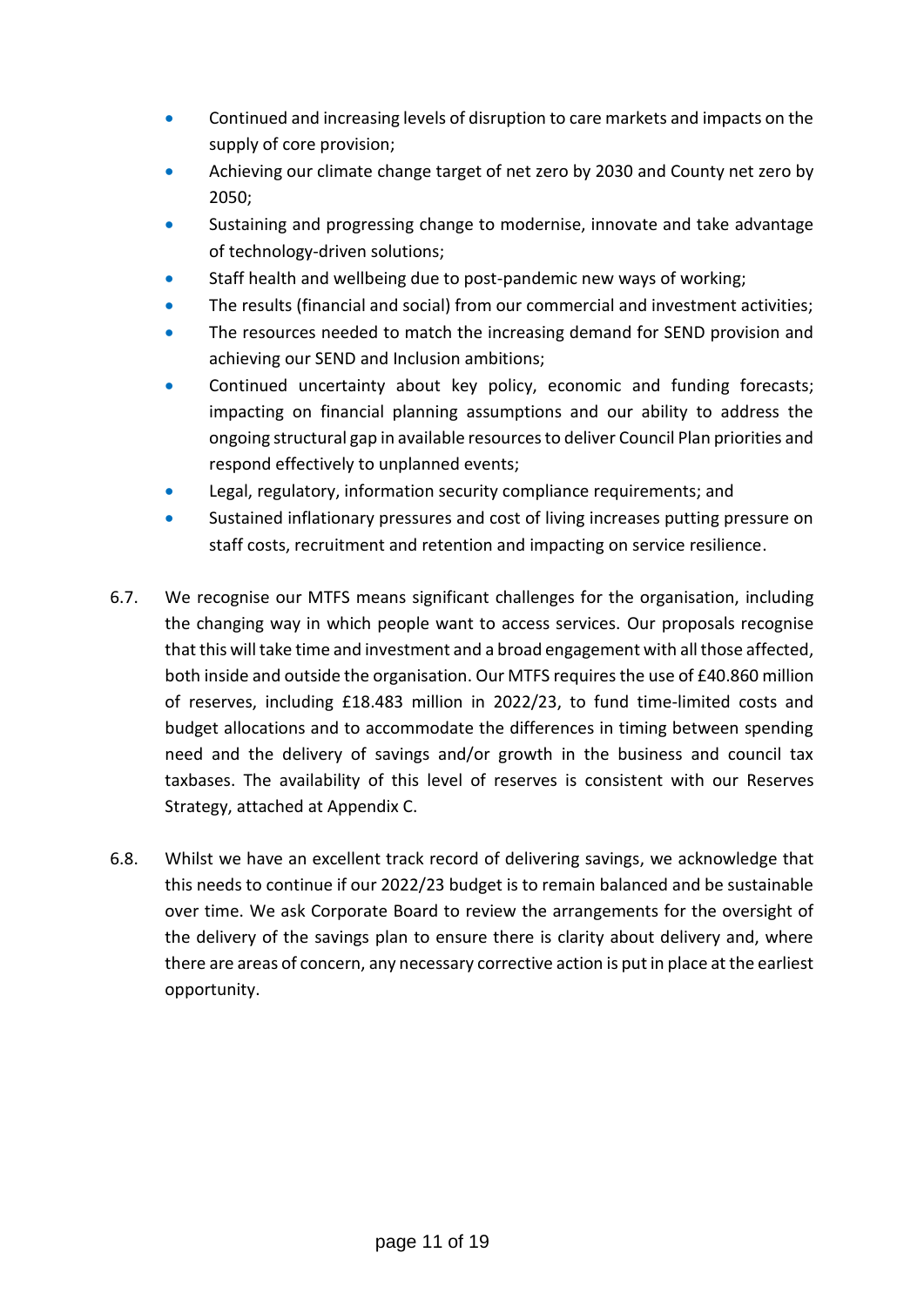# **7. Strategic Director for Resources: Statement**

7.1. The following statement from the Strategic Director for Resources is noted:

*"The 2003 Local Government Act places specific responsibilities on me, as "Chief Financial Officer", to report on the robustness of the budget and the adequacy of proposed financial reserves when the authority is considering its budget requirement. The Council is required to have regard to this report when it sets the budget. There are a range of other safeguards that I must also consider to prevent the Local Authority from over committing itself financially, including:*

- *the balanced budget requirement (England, Scotland and Wales) (sections 32, 43 and 93 of the Local Government Finance Act 1992);*
- *the legislative requirement for each local authority to make arrangements for the proper administration of their financial affairs (section 151 of the Local Government Act 1972).*

*The uncertainties of the economic environment, in particular rising inflation, the fact we are awaiting a multi-year settlement, the scale of the expenditure reductions required and because of growing demands on our core services, mean that there are significant risks facing the Authority in delivering a balanced budget. In fulfilling the various responsibilities placed on me as Chief Financial Officer, I have set out below, what I see as the key risks associated with the proposed budget and how they can be managed, so that Members are clear on the risks associated with these budget proposals when making their budget decision.*

#### *Risk 1 – Delivery of the Planned Budget Reductions*

*The planned budget reductions need to be fully implemented to ensure the Council's 2022/23 budget remains balanced and sustainable into the future. To mitigate this risk:*

- *Key policy changes associated with major savings proposals in 2022/23 have been identified;*
- *Assistant Directors, Strategic Directors, the Chief Executive and Portfolio Holders have been charged with ensuring that processes are in place to ensure that the planned budget reductions are delivered to the required timetable;*
- *If the planned budget reductions are not delivered, Assistant Directors, Strategic Directors, the Chief Executive and Portfolio Holders are required to identify alternative ways of balancing the Service and/or Directorate budgets; and*
- *Monitoring of the delivery of the planned budget reductions has been extended to include the monitoring of project delivery milestones to ensure decisions are taken in a timely manner and implementation timescales are met.*

#### *Risk 2 – Inflationary Risk*

*For the first time in over a decade the Authority is facing a significant and growing inflationary risk as a result of supply /labour shortages. The direct and indirect impacts on*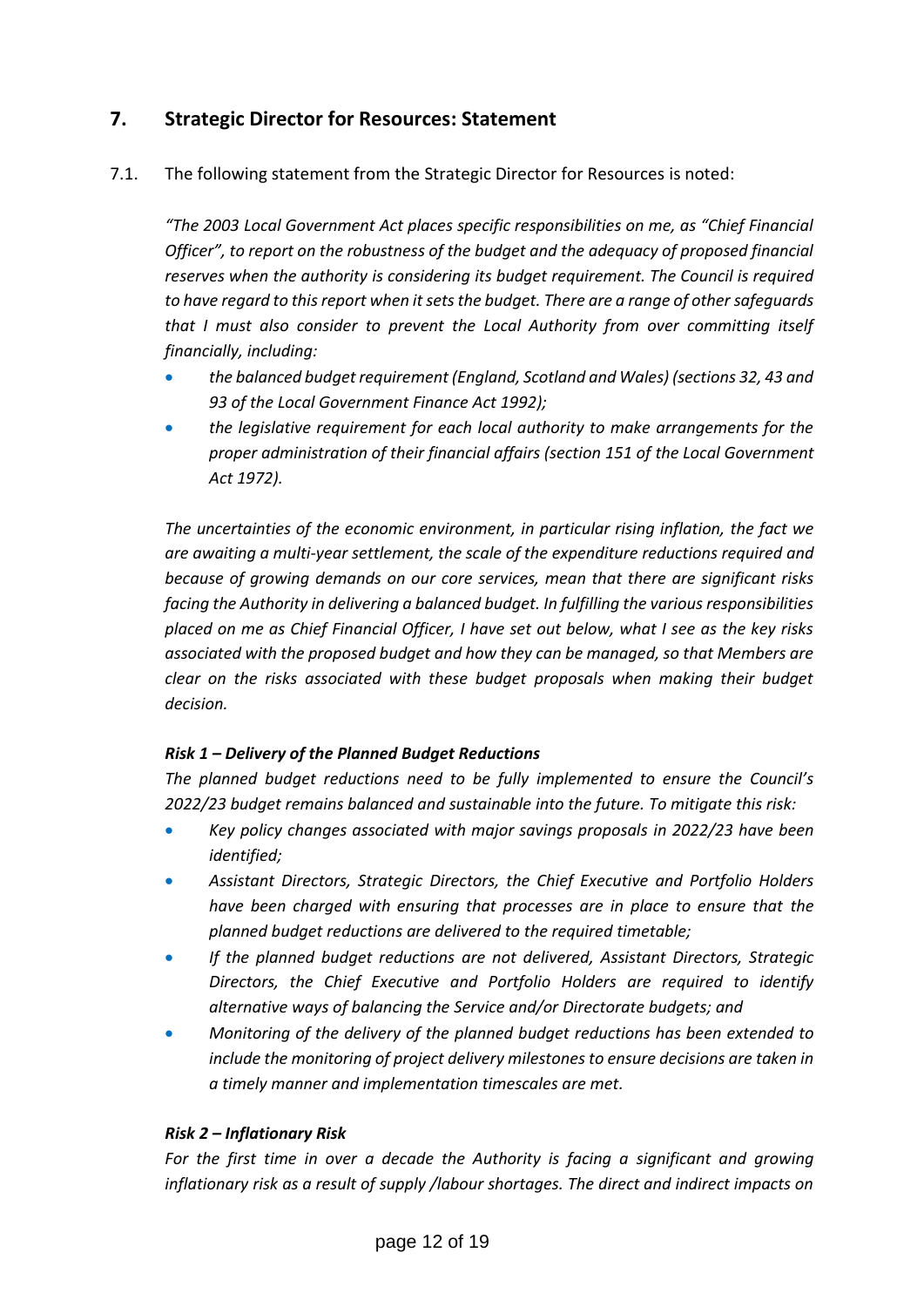*the County Council are uncertain. The inflation provisions in this resolution are 1% below the Chancellor of the Exchequer's forecast for the next two years and therefore it remains a risk as to whether it will lead to additional budget pressures in future years.*

*In addition, the planned budget reductions include contract management savings, reductions in third party spend and the delivery of small-scale efficiencies to absorb the impact of inflation on budgets that increase the risk of inflationary cost increases on financial sustainability over the medium-term.*

*There needs to be an awareness of additional inflationary costs as part of decision-making and potential additional costs need to be managed to ensure the Council's 2022/23 budget remains balanced and sustainable into the future. The risk has been mitigated through the allocations in this resolution, but the risk cannot be completely removed. To mitigate this risk:*

- *The minimum general reserves provision includes a specific £7.5 million provision for the risk of inflation, in addition to the £21.3m inflationary allocations to service budgets;*
- *Capital maintenance allocations are no longer strictly cash limited but have been uprated for inflation on an annual basis; and*
- *Enhanced budget monitoring arrangements have been introduced to require corrective action to be put in place as soon as any areas of overspending begin to emerge.*

### *Risk 3 – On-going Impact of the Covid-19 Pandemic*

*This budget is being agreed at a time when the country remains in the shadow of the Covid-19 Pandemic. The Council is still in the midst of the response phase to the additional demand for services from residents and communities and there is a level of uncertainty as to how the Pandemic will have changed the social and economic environment of Warwickshire over the longer term.*

*The potential additional costs and loss of income need to be managed to ensure the Council's 2022/23 budget remains balanced and sustainable into the future. To mitigate this risk:*

- *All Covid-related funding received is managed corporately, with decisions on the allocation of any resources requiring Corporate Board approval to ensure the effective use of resources;*
- *Time-limited allocations of funding where demands for additional capacity in 2022/23 have been identified are included as part of this resolution; and*
- *The retention of the taxbase volatility reserve, alongside the existing business rates appeals reserve to provide for any deficits on the collection of the council tax and business rates from the current economic downturn.*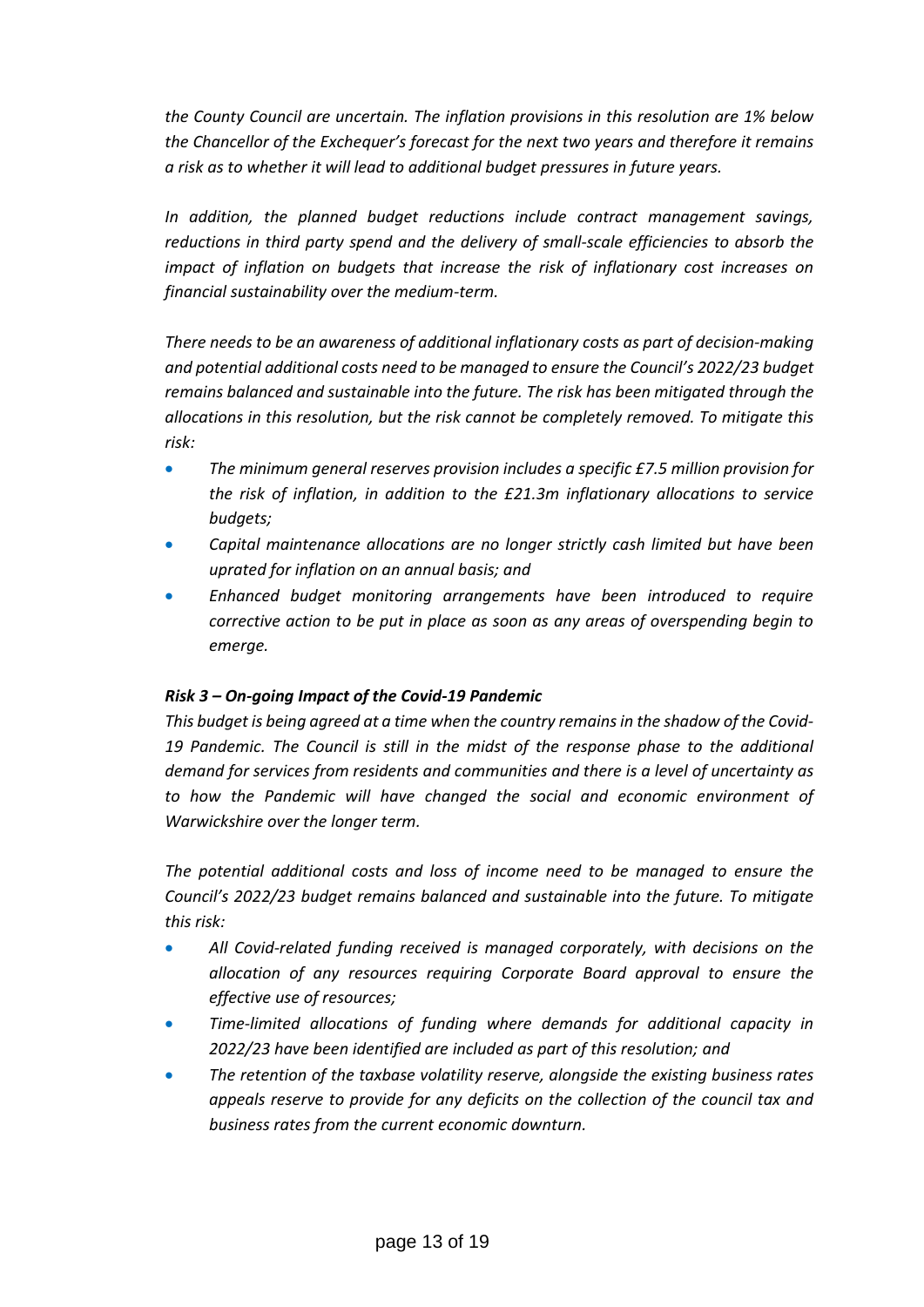#### *Risk 4 – Repayment of Overspends*

*Arrangements will need to be put in place, as part of the financial outturn report to Cabinet and this budget resolution, to stabilise the financial position of those services that are overspending. If overspends occur in future years, services will need to deliver additional budget reductions to repay overspends as well as delivering the planned budget reductions in 2022/23. The flexibility to manage this through reserves is reduced as a result of the use of reserves proposed in this resolution.*

*However, the retention of directorate risk reserves, equivalent to 3% of their net budget (2% for Resources), should enable services to manage any in-year overspends without impacting on service delivery.*

#### *Risk 5 – Dedicated Schools Grant Deficits*

*There is a financial risk to the Authority as a result of the new provisions that local authorities will not be permitted to fund any part of the DSG deficit without the authorisation of the Secretary of State, in the absence of any extra funding to resource any deficit. This has been mitigated by an equal and opposite provision in reserves to offset the projected deficit, but this does not provide a long-term solution or remove the need to identify options for bringing spending into line with the level of DSG received.*

#### *Risk 6 - Treasury Management*

*The level of interest receipts and return on Treasury Management activities and borrowing costs are subject to market rates. Members are advised of this risk each year and this is mitigated by application of the Council's annual Treasury Management Strategy, which in turn is informed by specialist external advice. However, actual interest returns/costs are determined by a variety of factors largely outside the Council's control.*

*The capital programme, setting up of the Warwickshire Property and Development Group and the creation of the Warwickshire Recovery and Investment Fund, highlighted in this budget resolution and the accompanying capital budget resolution, have created additional financial risk for the Council from the associated treasury management and investment activity. These risks have been mitigated as far as possible through the governance arrangements that have been put in place, but the risk cannot be completely removed. Collectively the proposals will see a material increase in the Council's borrowing and, alongside the significant use of reserves proposed in the Medium Term Financial Strategy, this will increase the requirement to ensure we have sufficient liquid cash balances to manage our day-to-day activity. A specific £7.5 million commercial risk reserve has been set up to mitigate these risks.*

*It will mean decision-making will need to take a broader range of financial risk criteria into account than has traditionally been necessary.*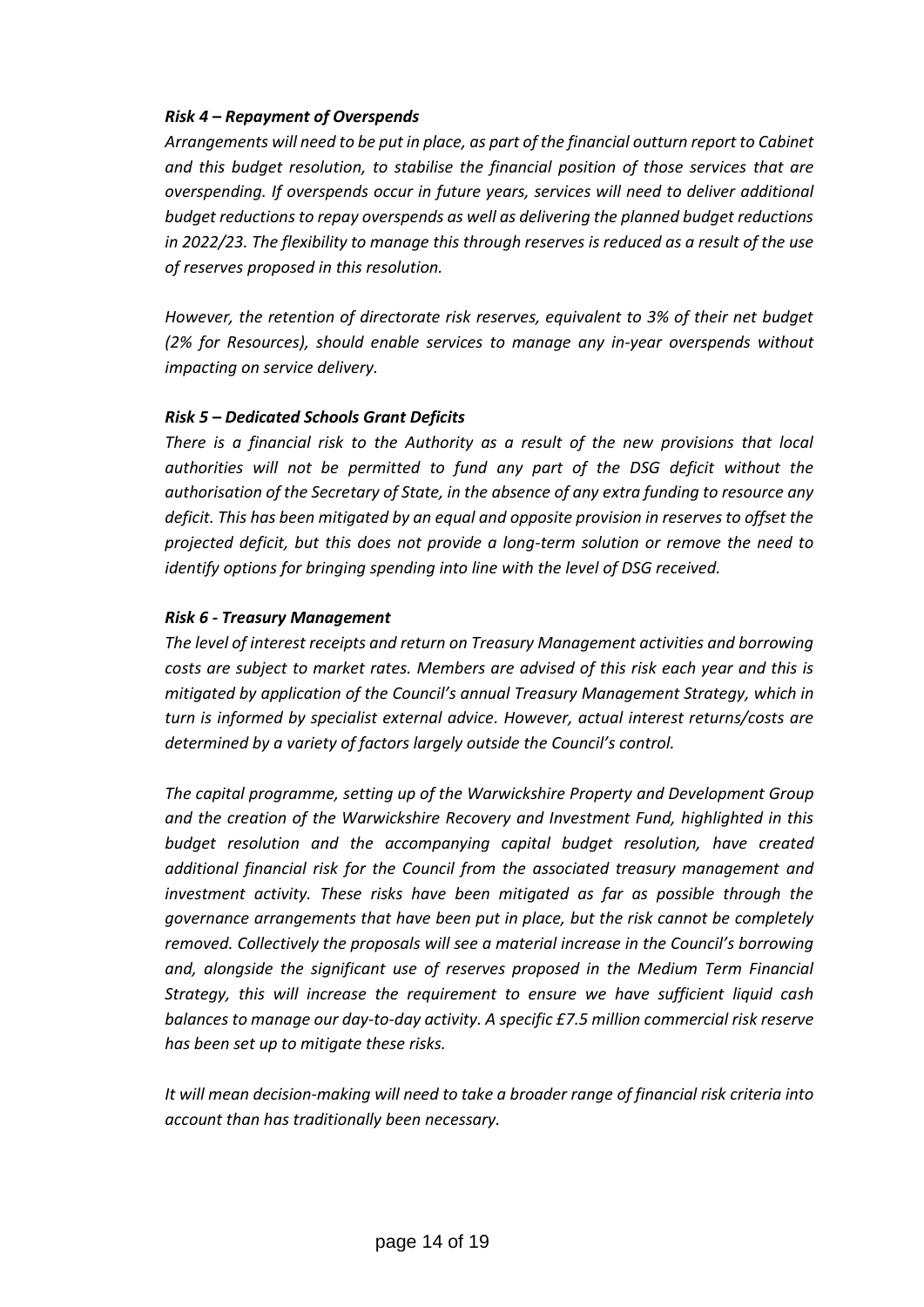#### *Risk 7 – Uncertainty of the National Funding Position*

*There is uncertainty around the national funding position for local government as a result of the lack of a three-year Comprehensive Spending Review, wider economic uncertainty given the need to agree and work within new EU and international trade agreements. This means we need to have a higher level of general reserves and may face more significant revenue pressures until a multi-year spending review is received.*

#### *Risk 8 – Local Government Funding Reform*

*The 2022/23 provisional Local Government Finance Settlement included a commitment to consult on changes to how the relative need to spend and the level of Government support needed by authorities is calculated in Spring 2022, for implementation for the 2023/24 financial year. This review may result in the level of our government funding increasing or decreasing compared to 2022/23 levels for the remainder of the MTFS. This places greater importance on the need to maintain reserves to manage any volatility and if our losses as a result of the fair funding review are bigger than the 2% assumption in the MTFS there may be a need to identify additional budget reductions in future years.*

#### *Risk 9 – Pensions*

*Given the range of possible changes to the Local Government Pension Scheme, this remains a key risk for the Council, in terms of possible costs arising from any new scheme and the financial consequences of large numbers of staff leaving the scheme.*

#### *Risk 10 – Impact on the Medium Term Financial Strategy*

*The Medium Term Financial Strategy (MTFS) outlines the significant additional financial challenge to the authority in future years. The indicative future spending allocations and planned reductions deliver a balanced MTFS over the period of the Council Plan with a 1.75% increase in council tax plus 2% of the available adult social care levy in 2022/23 and an 1.99% annual increase in the council tax in future years plus the additional 1% adult social care levy in 2023/24 and 2024/25. Without this level of increase in council tax, or if future spending needs exceeds the indicative levels, further budget reductions will need to be identified and delivered to ensure the budget remains sustainable. Given this challenge Members are advised it is important that decisions taken in agreeing the 2022/23 budget do not increase this financial risk. The commitment of Members to meet the financial challenges ahead and take the decisions needed to ensure the finances of the authority remain robust into the future is welcomed.*

*The budget information used in preparing this budget resolution has undergone extensive scrutiny by:*

- *Assistant Directors and their staff;*
- *Staff within the Finance Service; and*
- *Corporate Board.*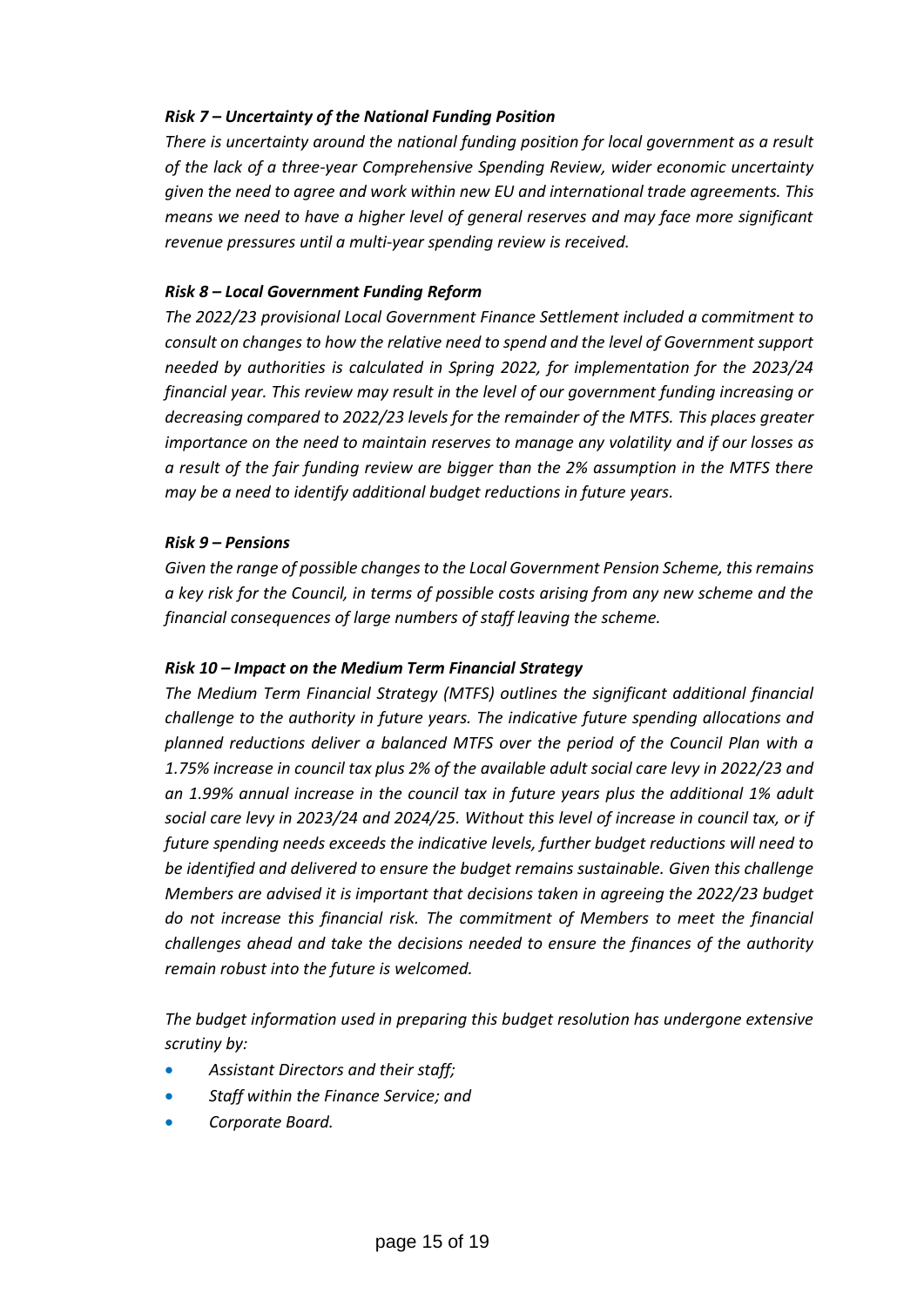*In addition to this I have worked closely with members in preparing this budget resolution. In overall terms I am of the view that this revenue budget has been prepared on realistic assumptions in an uncertain environment and that as such it represents a robust, albeit challenging, budget.*

*I have also undertaken a risk analysis of the adequacy of financial reserves, taking account of the financial risks above. This highlighted the need to retain a minimum of £26.0 million in general reserves in 2022/23. This resolution makes provision for this level of reserves. I am therefore of the view that this budget does provide for an adequate level of reserves."*

# **8. Summary of Service Estimates**

8.1. Approval be given to the individual service net revenue estimates shown below, which will be finalised for the service estimates to be presented to Cabinet in April 2022 of:

|                                              | <b>Base Budget</b> | <b>Additional</b> | <b>Funding</b>  | <b>Total</b>    |
|----------------------------------------------|--------------------|-------------------|-----------------|-----------------|
|                                              |                    | <b>Investment</b> | <b>Sources</b>  |                 |
|                                              | £                  | f                 | £               | f               |
| <b>Education Services</b>                    | 137,782,334        | 9,084,000         | (572,000)       | 146,294,334     |
| <b>Environment Services</b>                  | 25,235,002         | 1,194,000         | (1, 286, 000)   | 25,143,002      |
| <b>Fire and Rescue Service</b>               | 21,437,143         | 1,242,000         | (43,000)        | 22,636,143      |
| <b>Strategic Commissioning - Communities</b> | 22,205,051         | 2,901,000         | (778,000)       | 24,328,051      |
| <b>Adult Social Care</b>                     | 157,536,241        | 14,374,000        | (3,519,000)     | 168,391,241     |
| <b>Children and Families</b>                 | 67,025,880         | 10,716,000        | (521,000)       | 77,220,880      |
| Strategic Commissioning - People             | 34,649,376         | 1,694,000         | (313,000)       | 36,030,376      |
| <b>Business and Customer Services</b>        | 17,339,861         | 1,175,000         | (540,000)       | 17,974,861      |
| <b>Commissioning Support Unit</b>            | 4,751,954          | 741,000           | (44,000)        | 5,448,954       |
| <b>Enabling Services</b>                     | 24,228,671         | 3,264,000         | (2,055,000)     | 25,437,671      |
| Finance                                      | 5,423,224          | 182,000           | (79,000)        | 5,526,224       |
| Governance and Policy                        | 2,066,352          | 1,007,000         | (138,000)       | 2,935,352       |
| Other Services - spending                    | 42,171,269         | 19,623,000        | (356,000)       | 61,438,269      |
| Other Services - schools and funding         | (100, 335, 044)    | 0                 | (158, 593, 000) | (258, 928, 044) |
|                                              | 461,517,314        | 67,197,000        | (168, 837, 000) | 359,877,314     |
| Contributions to/(from) reserves:            |                    |                   |                 |                 |
| - Service Reserves                           | (442, 305)         | 0                 | 0               | (442, 305)      |
| - General Reserves                           | 5,000,000          | 0                 | (18, 483, 081)  | (13, 483, 081)  |
| <b>Budget Requirement</b>                    | 466,075,009        | 67,197,000        | (187, 320, 081) | 345,951,928     |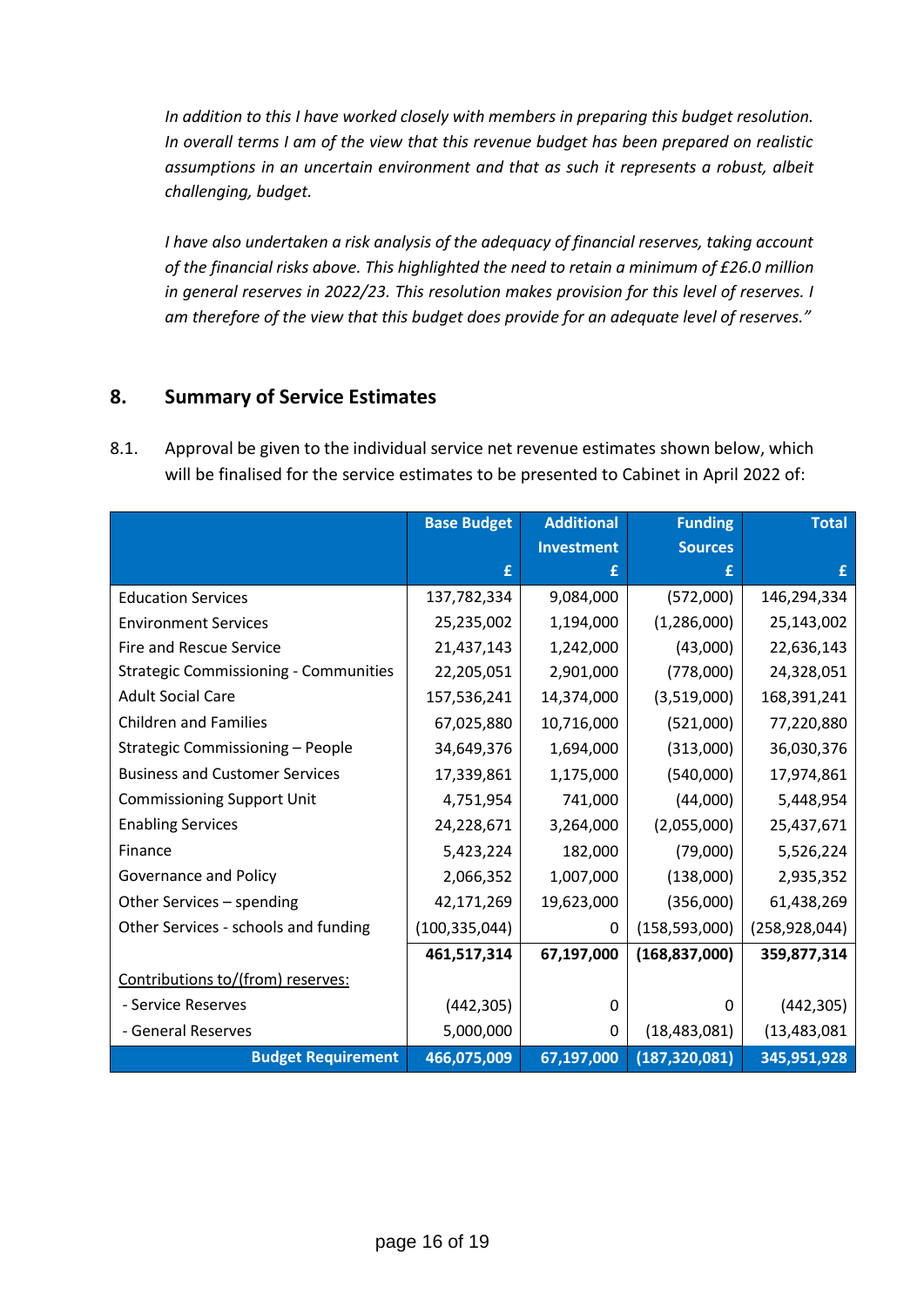# **9. Council Tax Requirement**

9.1. Approval is given to a council tax requirement and a Band D Council Tax for the County Council for the year ending 31 March 2023 as follows:

| <b>Budget Requirement</b>                                       | 345,951,928.12 |
|-----------------------------------------------------------------|----------------|
| Less Council Tax Surplus on Collection                          | (2,805,031.88) |
| <b>Council Tax Requirement for the year ended 31 March 2022</b> | 343,146,896.24 |
| Divided by aggregate Council Tax Base for the County Area       | 215,689.50     |
| <b>Basic Amount of Council Tax (Band D)</b>                     | 1,590.93       |

### **10. Council Tax**

10.1. The council tax for 2022/23 is increasing by 3.75%. Therefore, approval is given to Council Tax amounts for each category of property as follows:

|               | f          |
|---------------|------------|
| <b>Band A</b> | 1,060.6200 |
| <b>Band B</b> | 1,237.3900 |
| Band C        | 1,414.1600 |
| <b>Band D</b> | 1,590.9300 |
| <b>Band E</b> | 1,944.4700 |
| <b>Band F</b> | 2,298.0100 |
| <b>Band G</b> | 2,651.5500 |
| <b>Band H</b> | 3,181.8600 |

### **11. Precepts**

11.1. The Chief Executive is authorised to issue the 2022/23 precepts on the Warwickshire billing authorities, as follows:

| North Warwickshire Borough Council    | 34,237,465.88 |
|---------------------------------------|---------------|
| Nuneaton and Bedworth Borough Council | 62,377,978.91 |
| <b>Rugby Borough Council</b>          | 62,817,902.87 |
| Stratford-on-Avon District Council    | 93,985,796.59 |
| <b>Warwick District Council</b>       | 89,727,751.99 |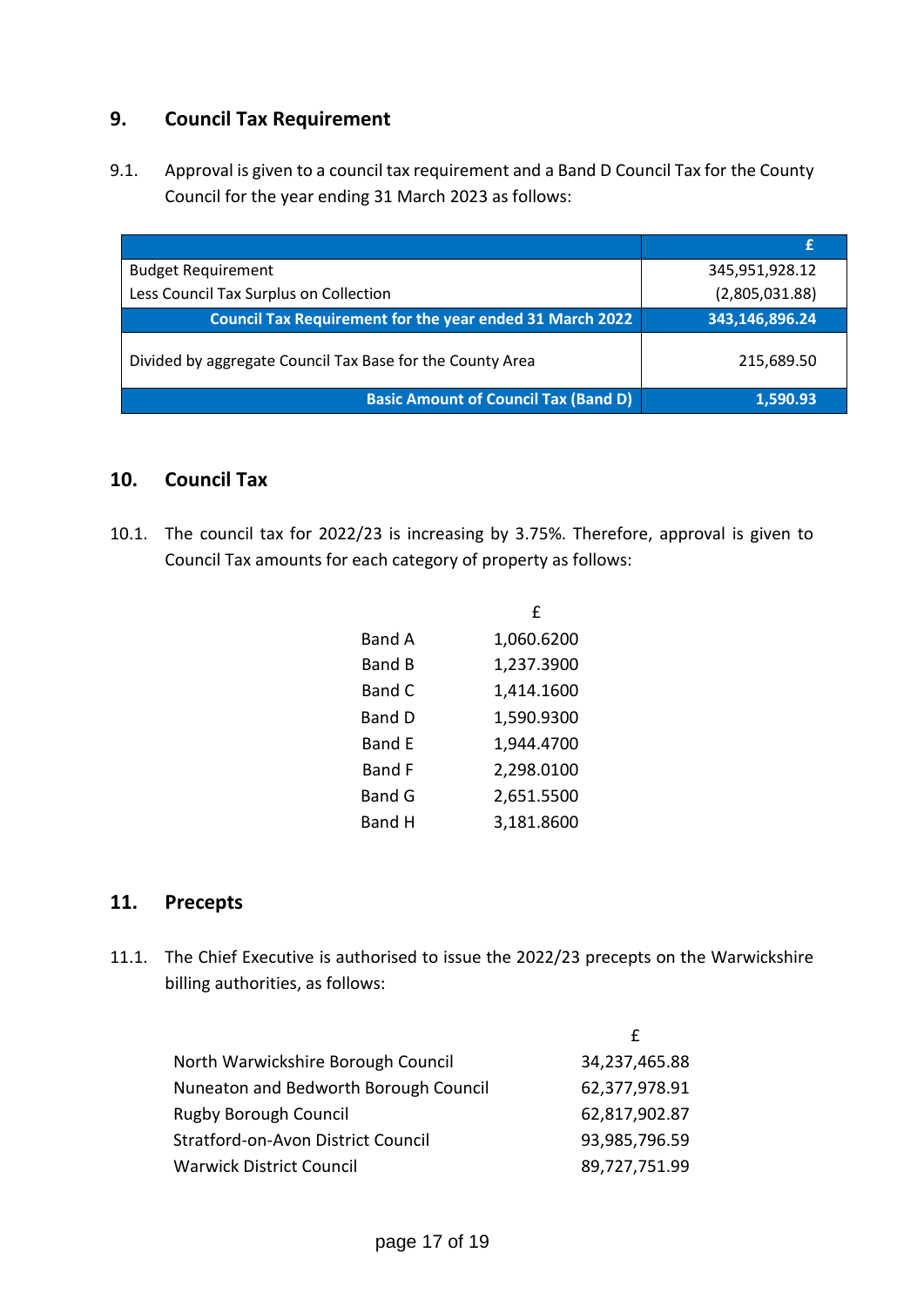### **12. Budget Management**

- 12.1. The Chief Executive is directly responsible for the implementation of the budget.
- 12.2. Cabinet will continue to receive quarterly reports on service performance, financial performance and progress on the delivery of the savings plans.
- 12.3. The Chief Executive and Strategic Director for Resources are authorised to vire revenue budgets between Services where such virements are as a direct consequence of the specific spending allocations, delivery of the planned net reductions and funding strategies contained in this resolution and the accompanying capital budget resolution.
- 12.4. The Chief Executive and Strategic Director for Resources, in consultation with the Leader, are authorised to reverse allocations made as part of this budget process where the investment does not progress.
- 12.5. The Chief Executive and Strategic Director for Resources are authorised to draw down from reserves and vire money between reserves where these adjustments are as a direct consequence of the specific spending allocations, delivery of the planned budget reductions and funding strategies contained in this resolution and the accompanying capital budget resolution.
- 12.6. The Chief Executive and Strategic Director for Resources are authorised to make the necessary budget adjustments to fund the new responsibilities given to the County Council during the year, or where responsibility for services transfers out, up to the level of Government funding provided/withdrawn.
- 12.7. The Chief Executive is instructed to remind the Strategic Directors, the Chief Fire Officer and Assistant Directors that budgets must not be overspent and that effective budget management arrangements should be the cornerstone of Services' work to secure value for money.
- 12.8. Services, and also schools, are encouraged to take a medium-term view of spending commitments and ensure a prudent approach is adopted in entering into initiatives which create commitments in future years and developing clear strategies for the utilisation of service reserves.
- 12.9. All member bodies, Members and officers are instructed to comply with the prescriptive legal duties placed upon the Council. The Chief Executive, Strategic